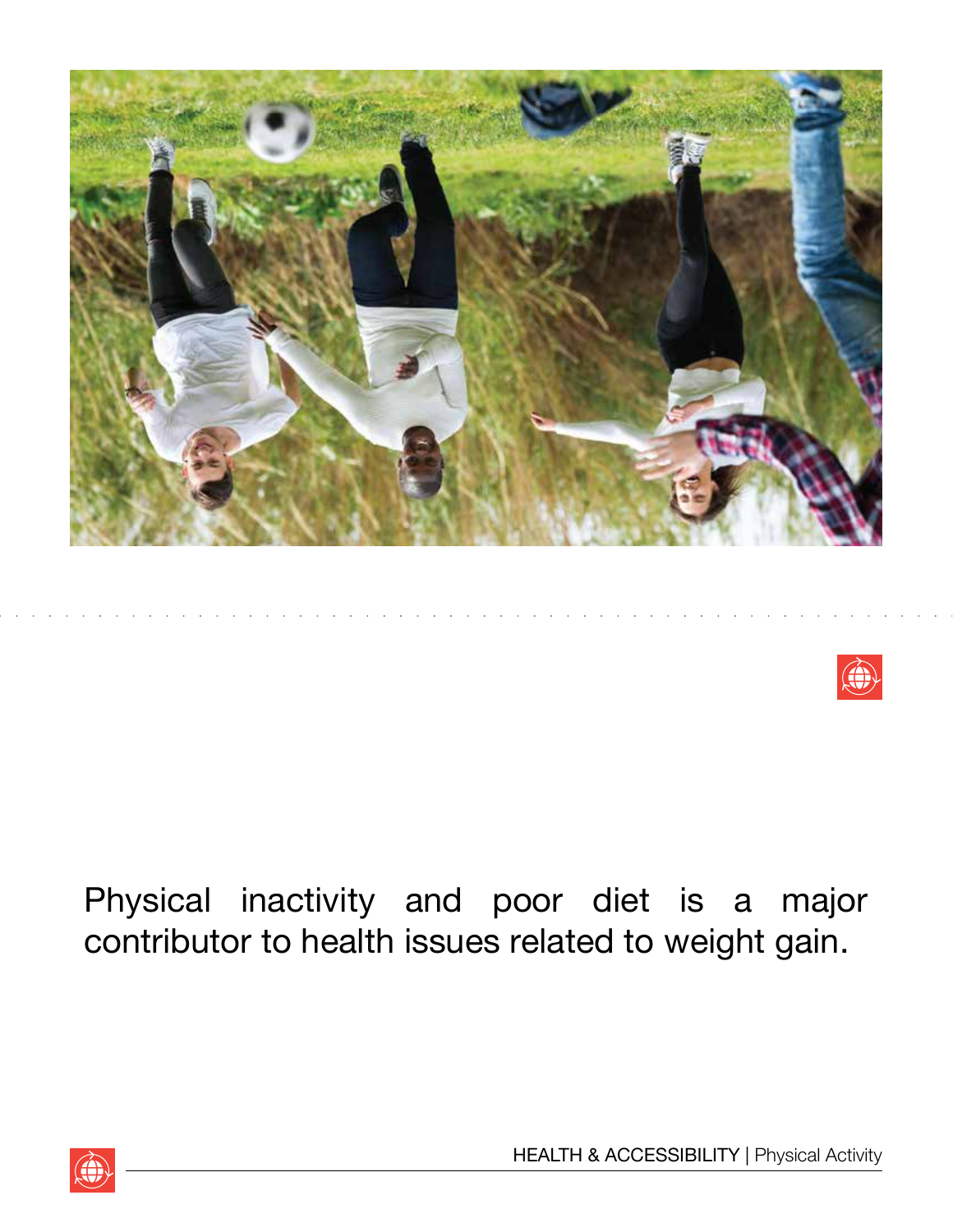



Community and street scale design interventions that improve walking and bicycling infrastructure lead to increases in physical activity.

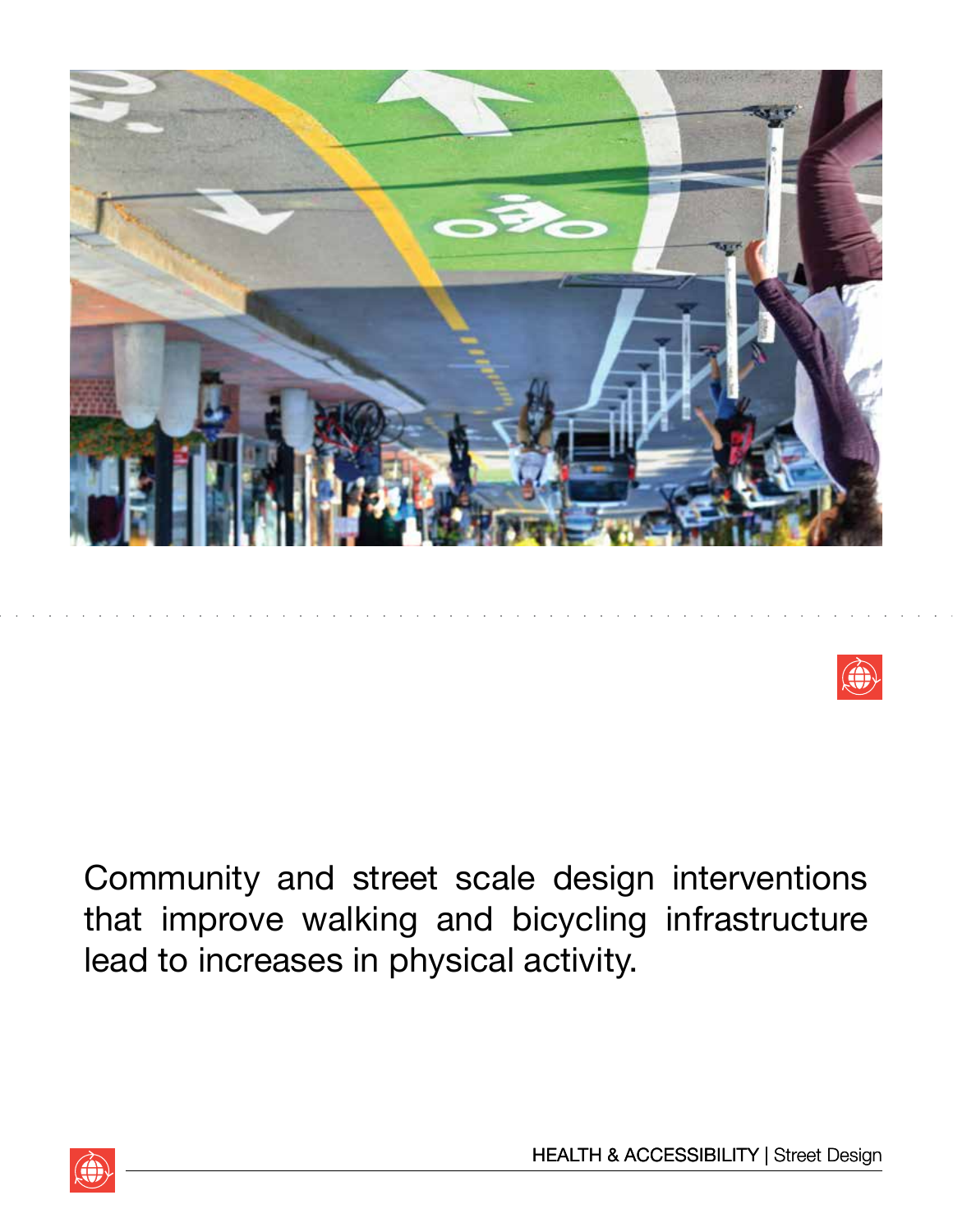



### Less than half of U.S. adults meet the *Physical Activity Guidelines for Americans*.

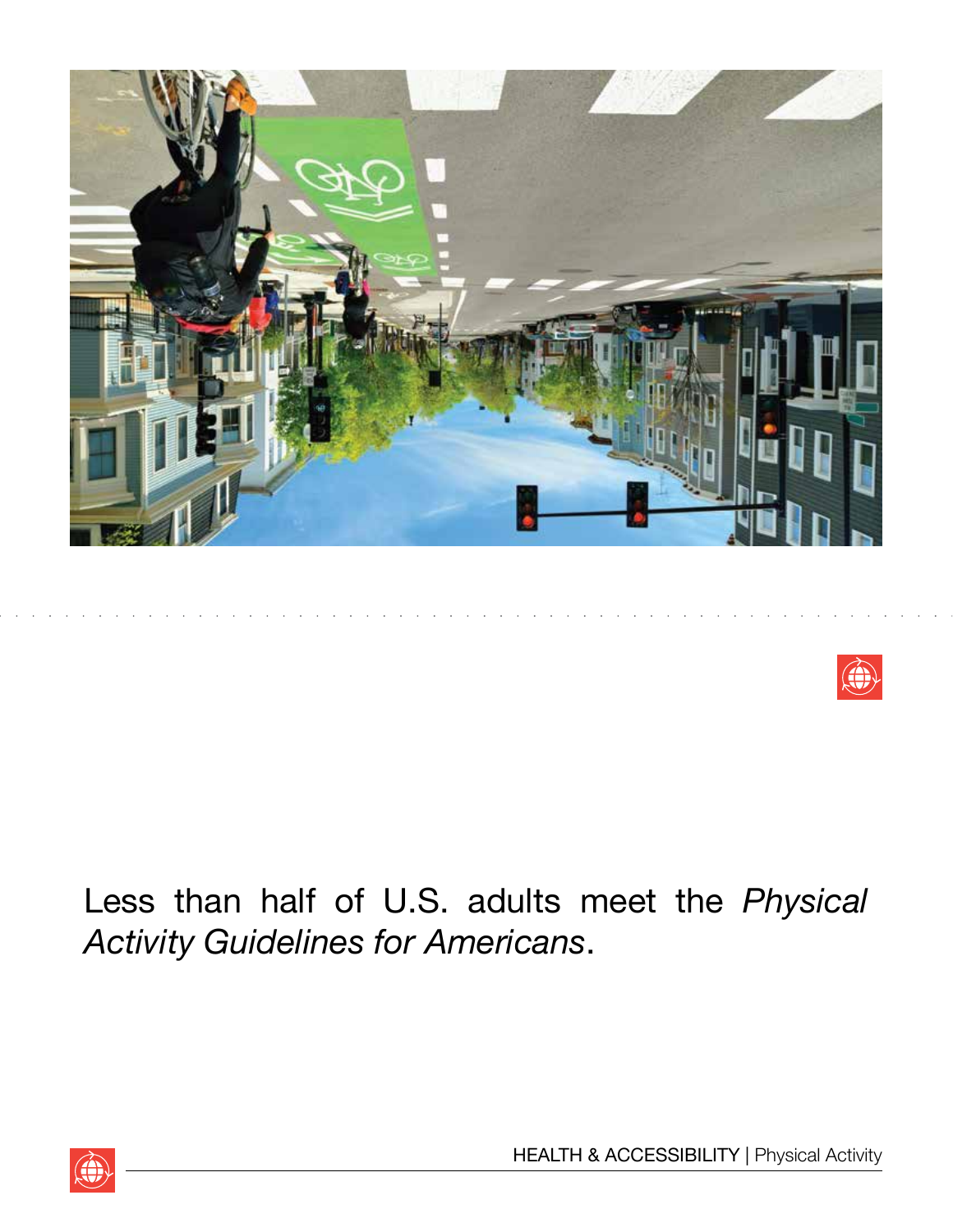



# Less than 3 in 10 high school students get at least 60 minutes of physical activity every day.



HEALTH & ACCESSIBILITY | Physical Activity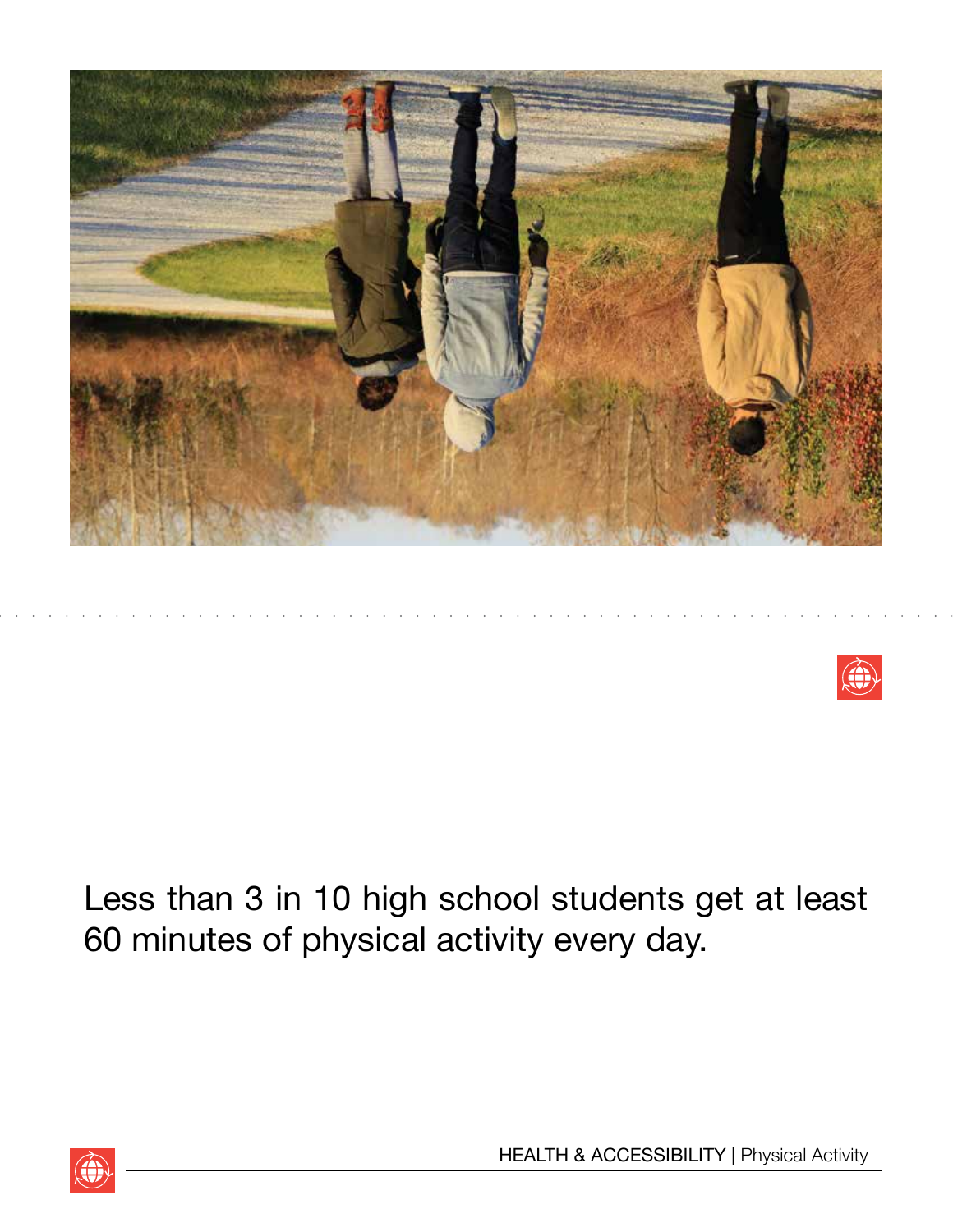



# Walking is the most commonly reported form of physical activity.



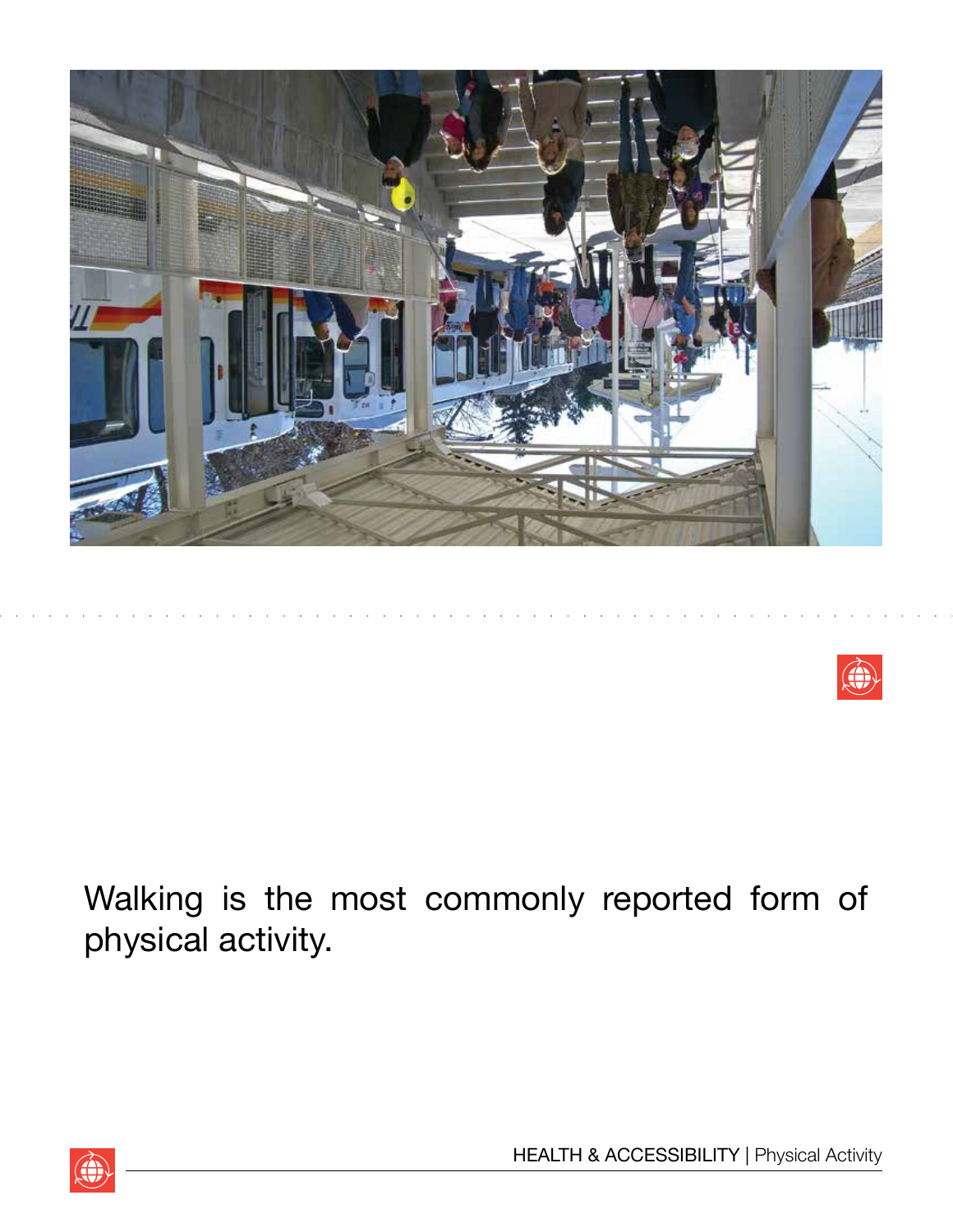



# Approximately 17% of the U.S. population have limited or no access to a supermarket.



HEALTH & ACCESSIBILITY | Food Access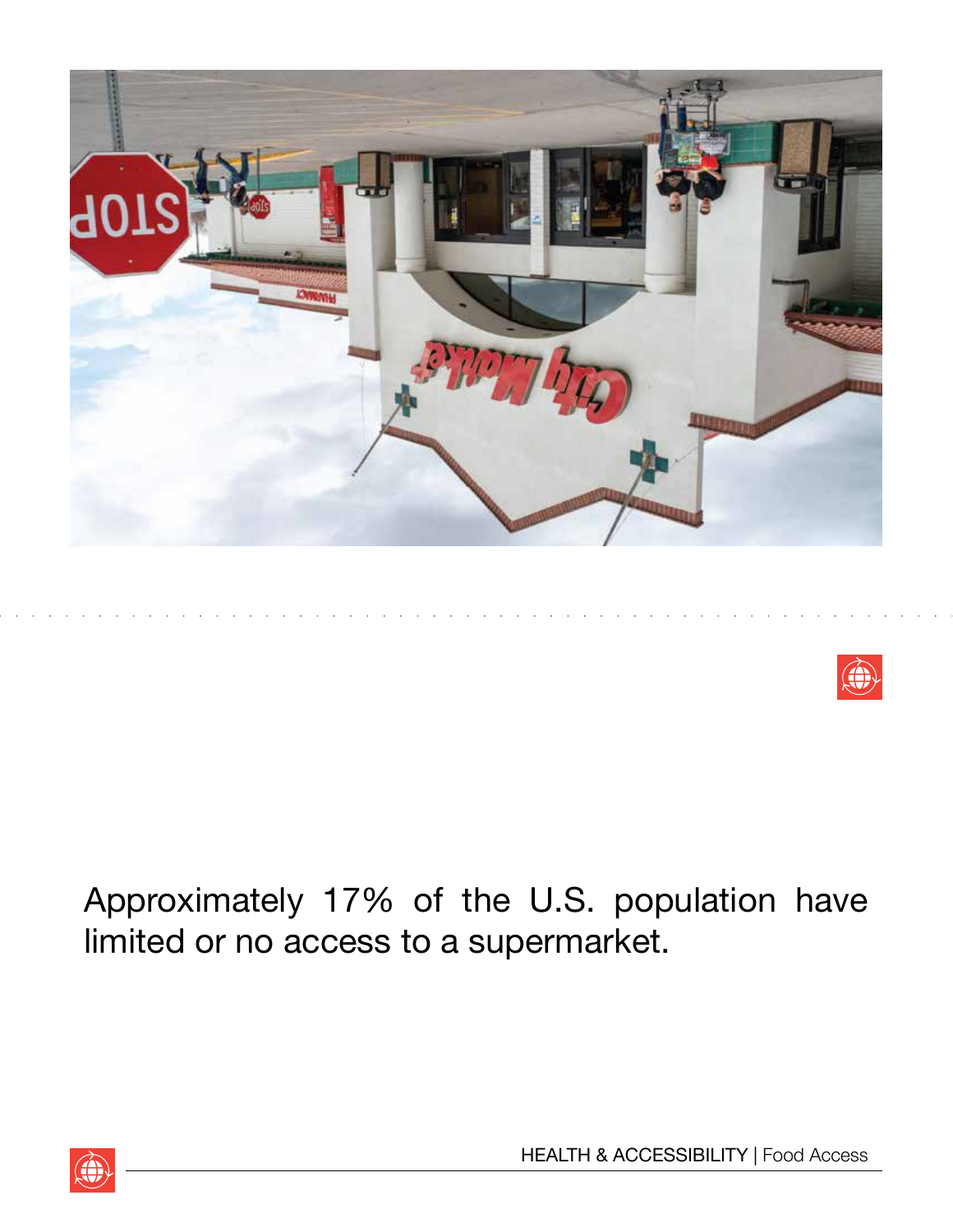



Vehicle drivers are more than 25 times at risk of an accident than when using transit.

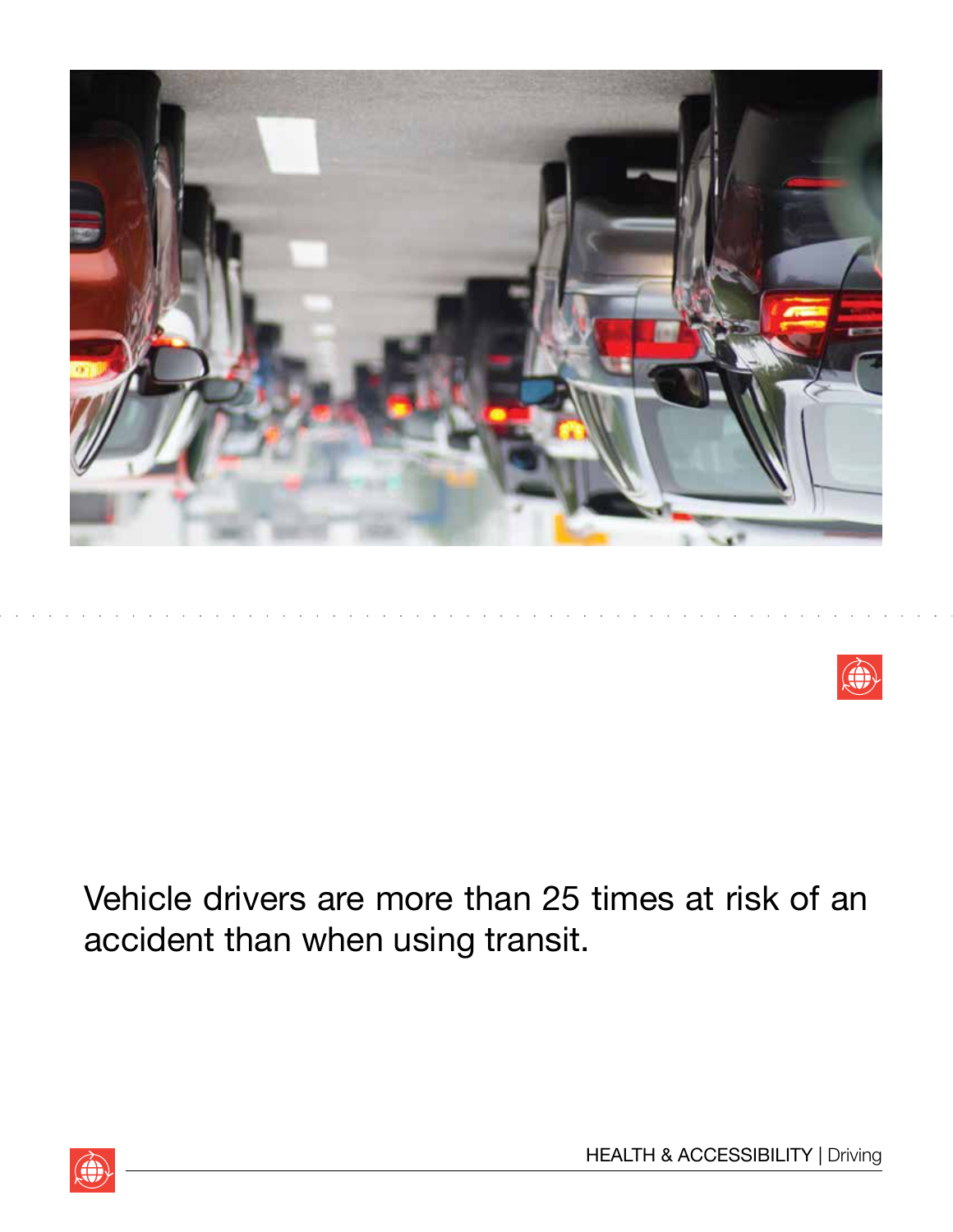



Poorly designed streets and sidewalks make it difficult for people with mobility impairments or challenges.



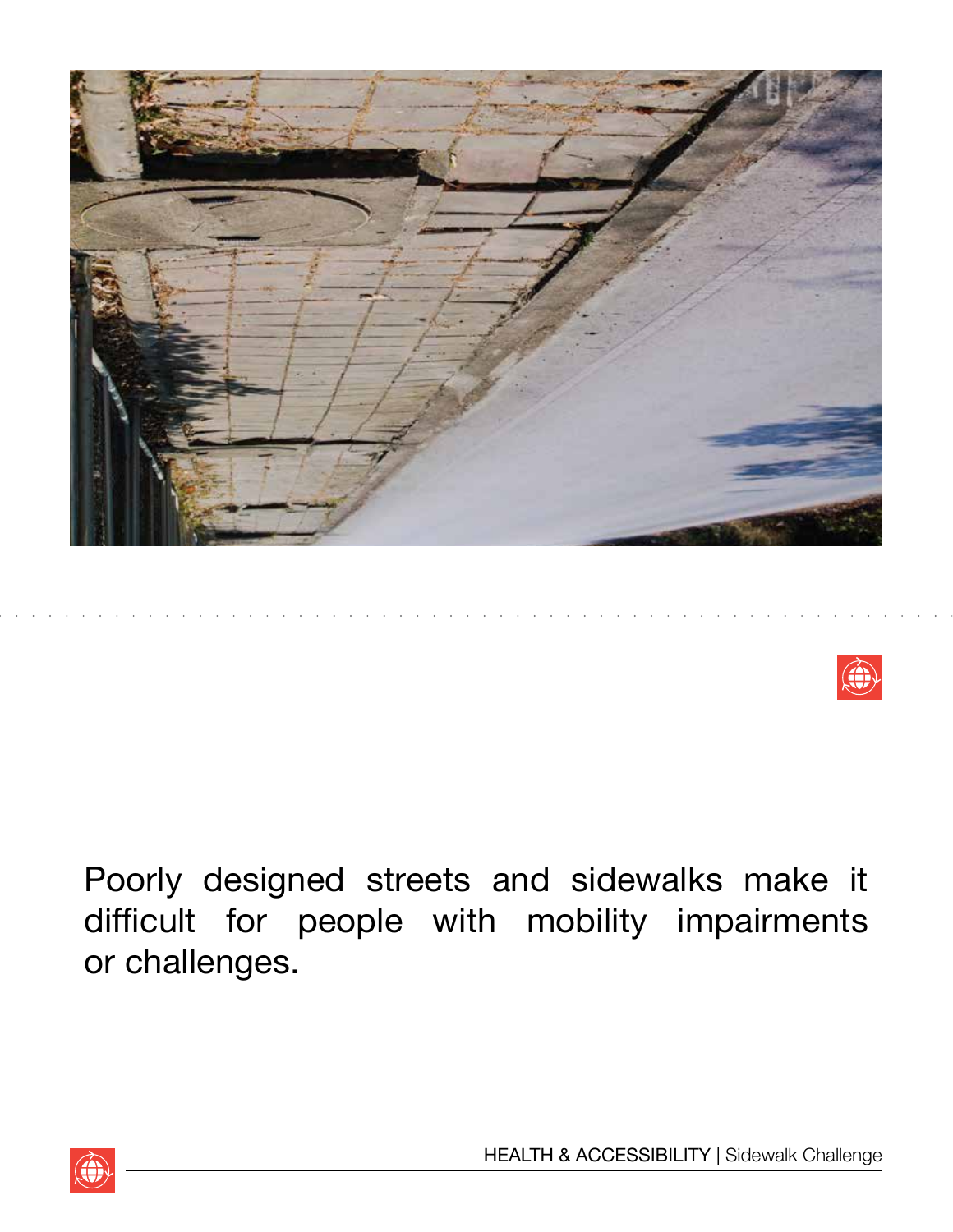



# People with a disability are more vulnerable to barriers in neighborhoods and towns.

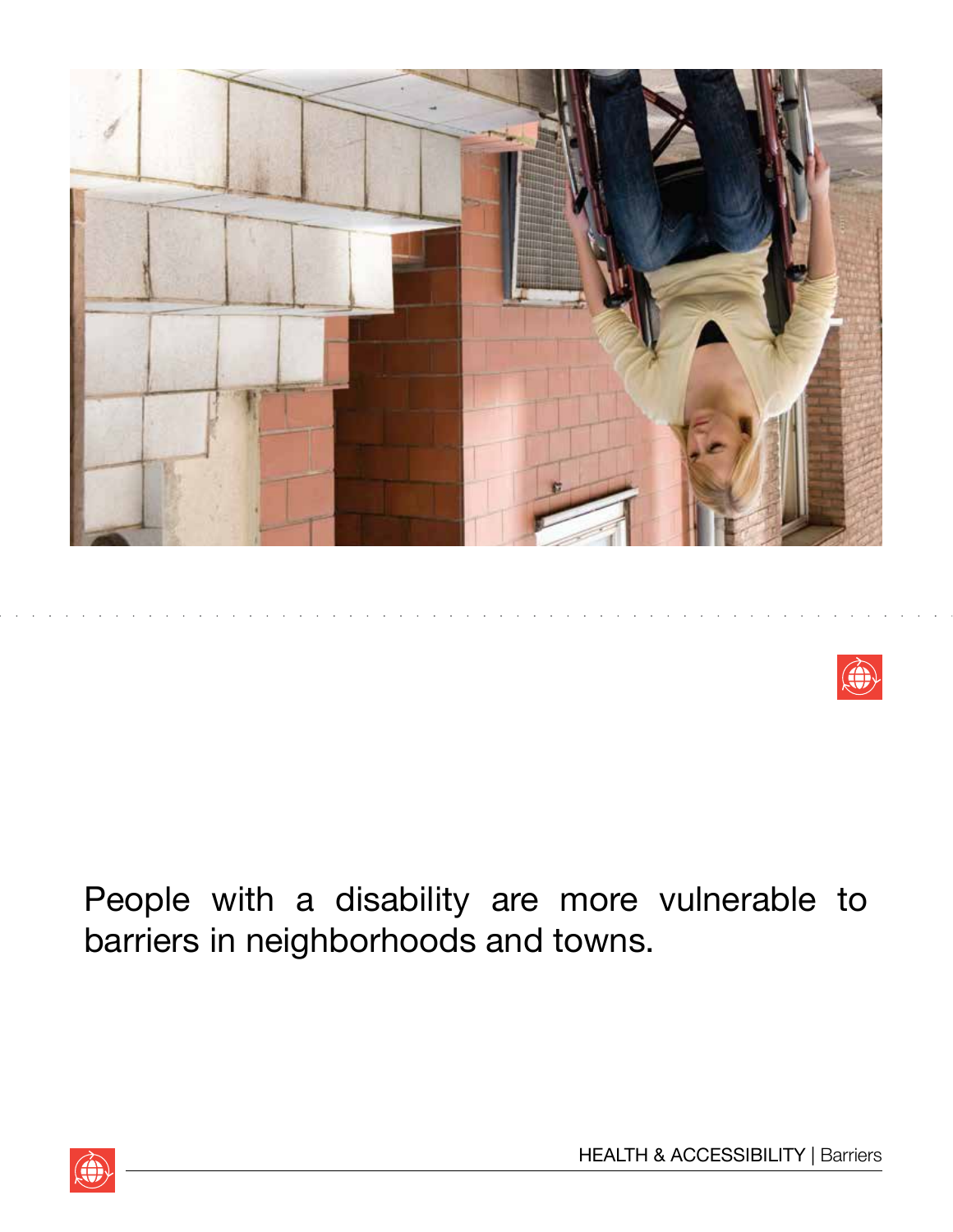



A large proportion of socioeconomically disadvantaged communities lack bicycle infrastructure.

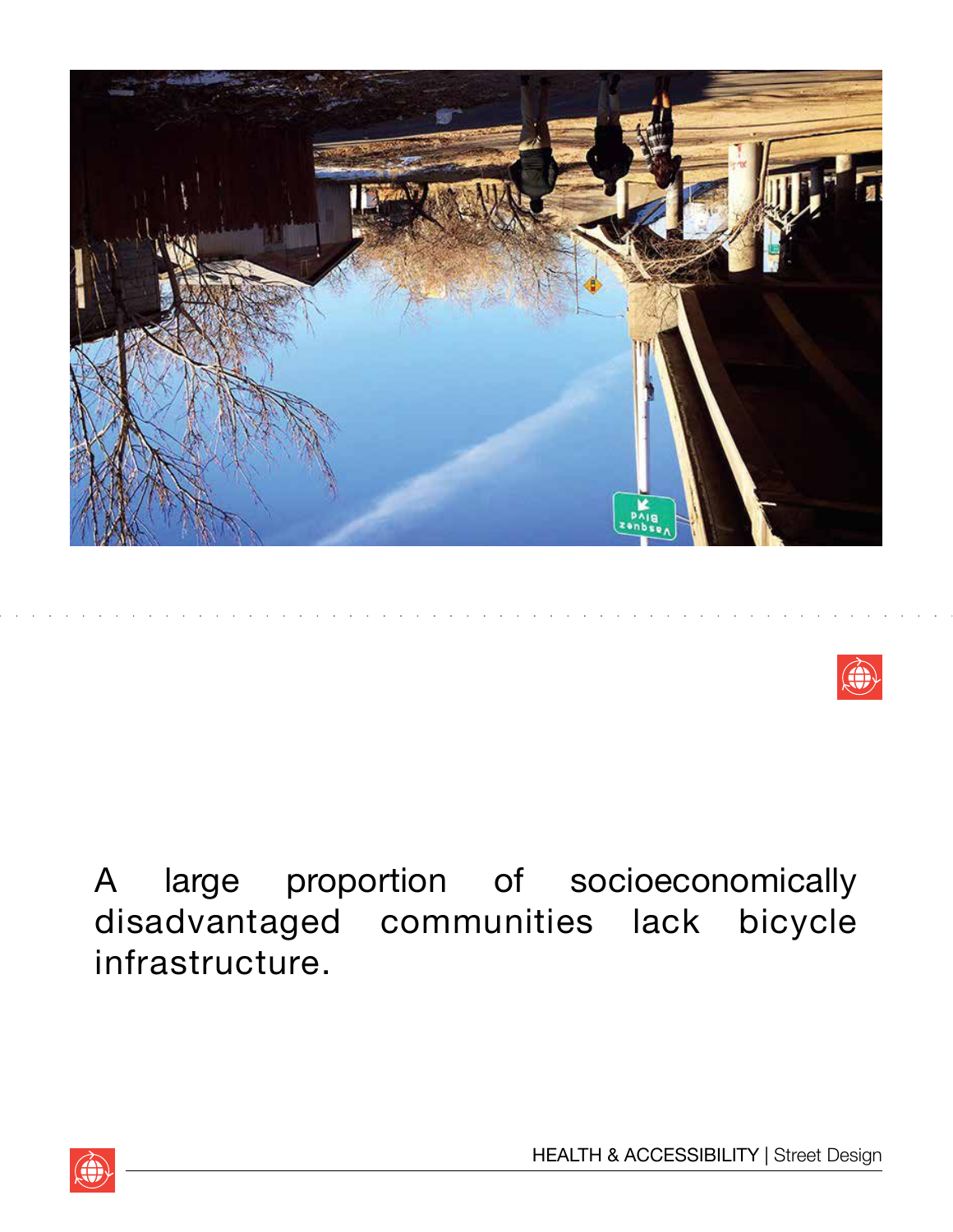



A growing proportion of roadway deaths involve pedestrians.



HEALTH & ACCESSIBILITY | Pedestrian Safety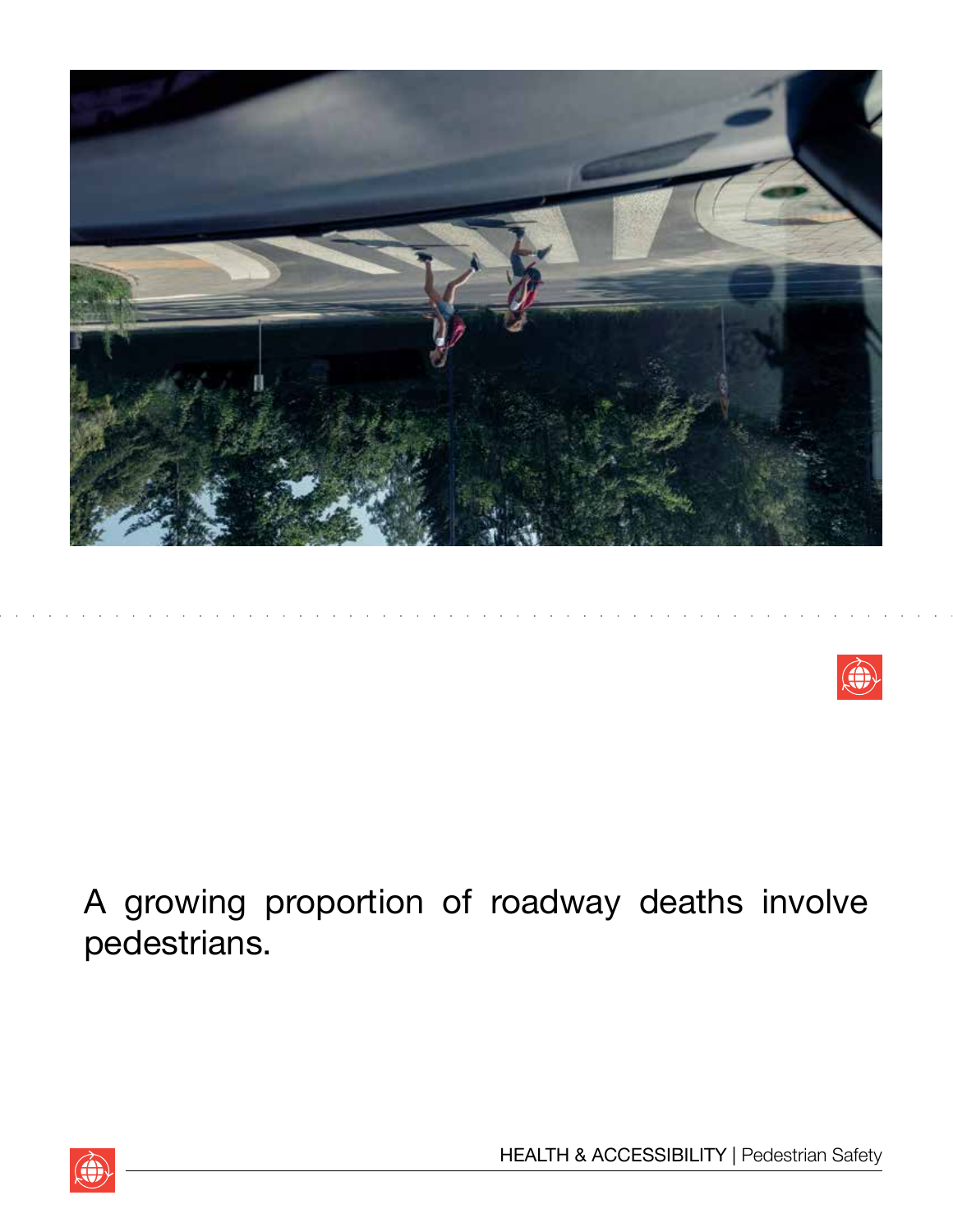



### Approximately 43% of all vehicle trips are for distances of 3 miles or less.